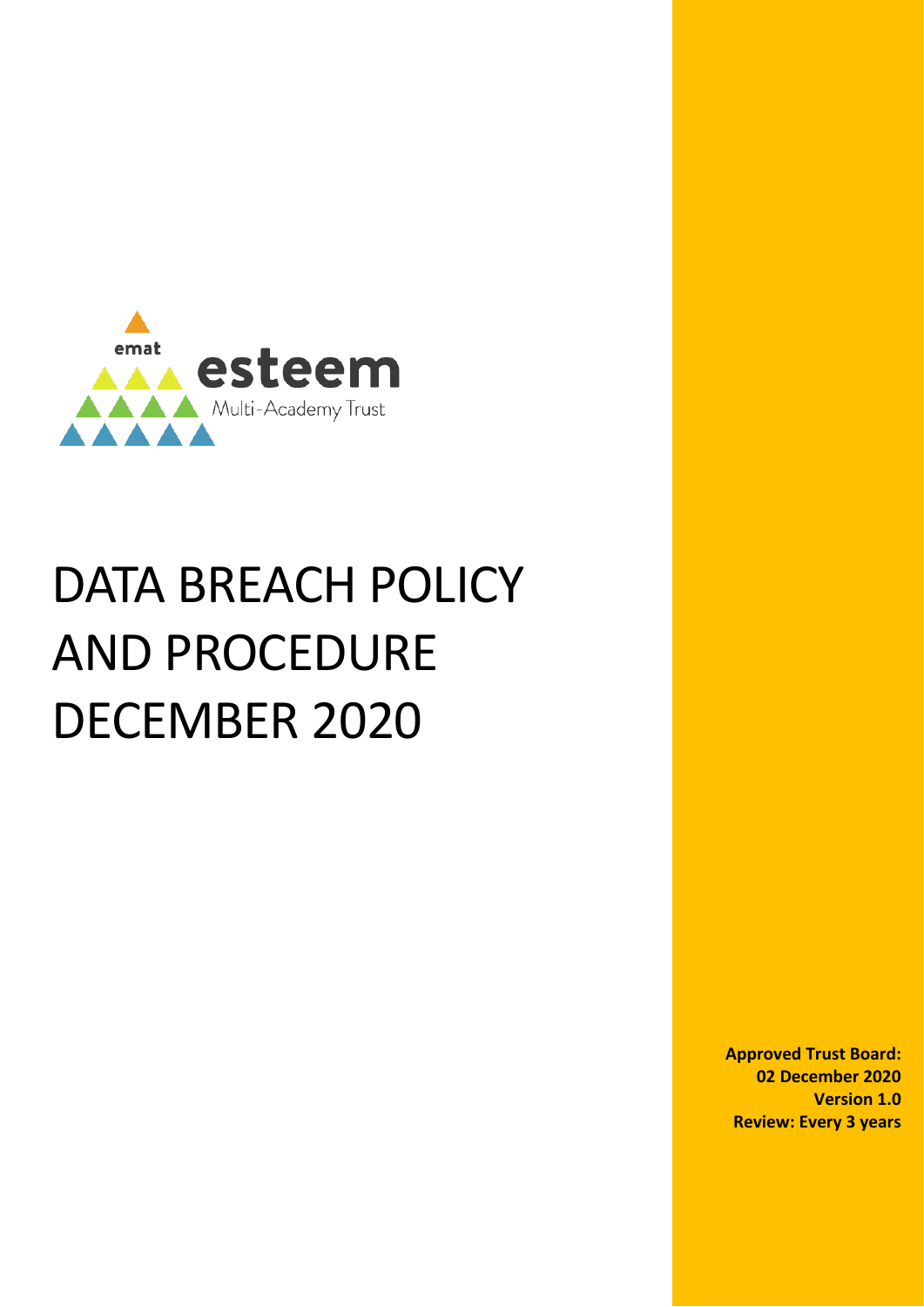# **Esteem Multi-Academy Trust**

# **Data Breach Policy and Procedure**

#### **Introduction**

The Esteem Multi-Academy Trust (EMAT) is committed to protecting the rights and privacy of individuals (including students, staff and others) in accordance with the Data Protection Act 2018. The Act brought the EU's General Data Protection Regulation (GDPR) into UK law. The Trust gathers and processes personal information about its staff, students, and other individuals to comply with obligations as a charitable company limited by guarantee that is responsible for academies.

To comply with the law, information about individuals must be collected and used fairly, stored safely and securely and not disclosed to any third party unlawfully. All academies within the trust process personal information about staff, pupils, parents and other individuals who come into contact with each academy as part of the usual day to day business of a school. It is important that all staff, local governors and trustees are aware of what to do in the event of a Data Protection Act (DPA) / General Data Protection Regulations (GDPR) breach. The following guidance sets out the correct procedures to follow, required actions to take and provides the documentation to complete in such an event.

#### **What's Considered a Data Breach?**

The term 'data breach' is often used synonymously with cyber-attacks. However, not all cyber-attacks result in data breaches, and not all data breaches are the result of a cyber-attack. A data breach is whenever the confidentiality, integrity and availability of information is compromised. Data doesn't only need to be stolen to be breached; it might also have been lost, altered, corrupted or accidentally disclosed.

Data breaches can happen to any kind of information, but the GDPR is concerned only with personal data. Any breach of the Data Protection Act 2018 or the General Data Protection Regulations may be considered to be an offence, and in that event relevant disciplinary procedures will apply.

#### **The GDPR: What exactly is personal data?**

Personal data is at the heart of the[GDPR \(General Data Protection Regulation\).](https://www.itgovernance.eu/eu-general-data-protection-regulation-gdpr) There is no definitive list of what is or isn't personal data, so it all comes down to properly interpreting the GDPR's definition:

#### *'[P]ersonal data' means any information relating to an identified or identifiable natural person ('data subject').'*

In other words, any information that is clearly about a particular person. But just how broadly does this apply? The GDPR clarifies: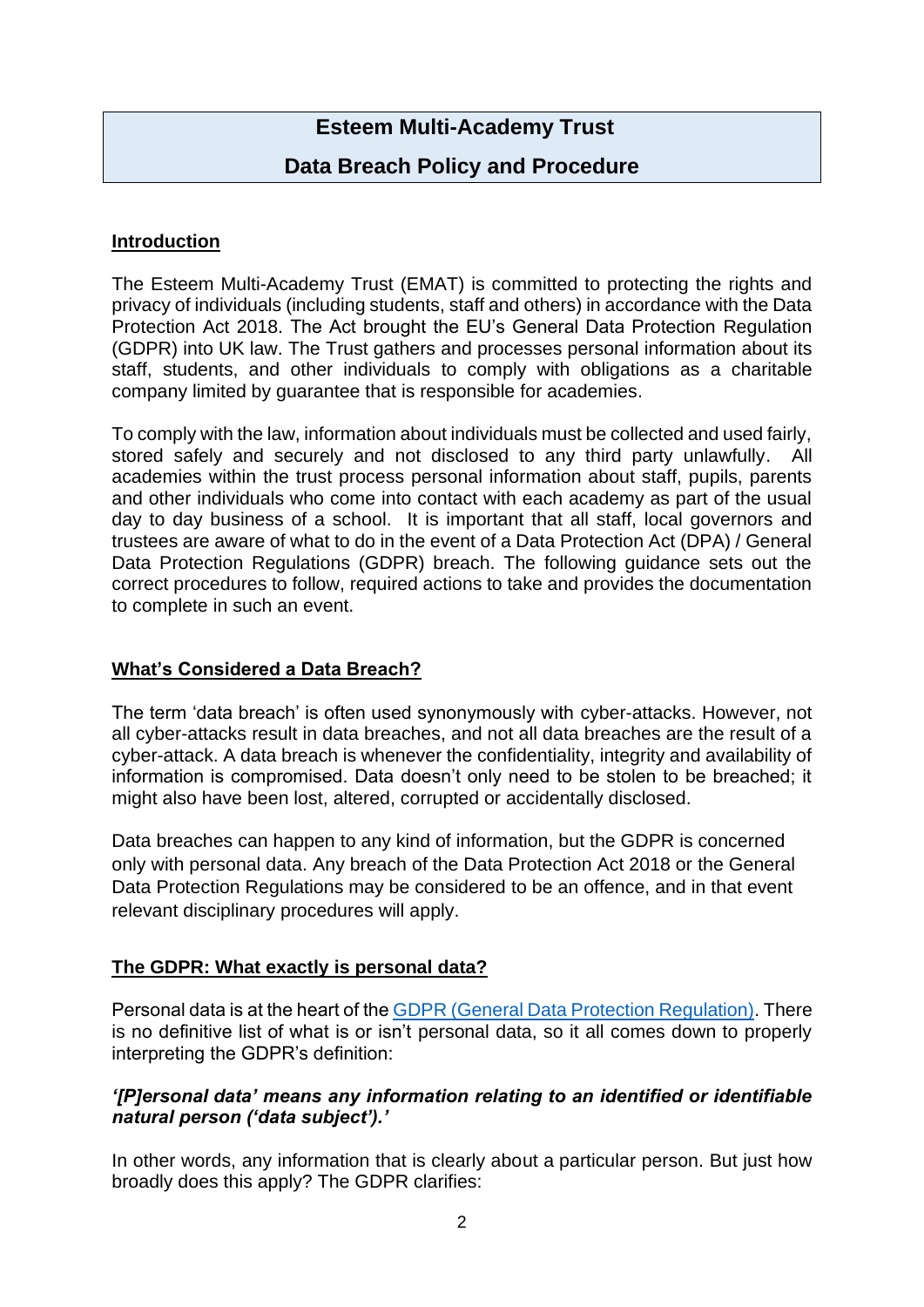*'[A]n identifiable natural person is one who can be identified, directly or indirectly, in particular by reference to an identifier such as a name, an identification number, location data, an online identifier or to one or more factors specific to the physical, physiological, genetic, mental, economic, cultural or social identity of that natural person.'*

#### **Breaches**

Most breaches, aside from cyber-criminal attacks, occur as a result of human error. They are not malicious in origin and if quickly reported and appropriate prompt action is taken, they are often manageable.

#### **Examples of personal data breaches in schools**

- **Unauthorised access:** A pupil or unauthorised staff member finds a teacher's laptop unlocked and uses it to access saved files. The teacher might also have autosaved login details for their email or other accounts, which would give the user access to further information.
- **Deliberate or accidental action (or inaction)**: A member of staff sends an old PC to be destroyed without wiping the hard drive. Another example is physical records that are thrown away without first being shredded.
- **Accidental disclosure**: An administrator sends an email containing a student's personal data to the wrong recipient.
- **Alteration**: Someone accesses the school's payroll system and enters incorrect information about staff pay grades.
- **Loss of availability**: The school suffers a power cut that shuts down access to information that's only available electronically.

# **Reporting – When should a breach be reported?**

The GDPR states that personal data breaches must be reported if they pose a risk to the rights and freedoms of those affected. This will be the case if the breach is likely to result in:

# **1. Discrimination**

This is relevant when the following information is breached:

- Pupil special needs information
- Staff and pupil health records
- Child protection records
- **Staff pay scale and payroll information**
- Pupil progress and attainment records

#### **2. Identity theft or fraud**

This is relevant when the following information is breached:

- Names, dates of birth and addresses (when breached together)
- Completed pupil data collection sheets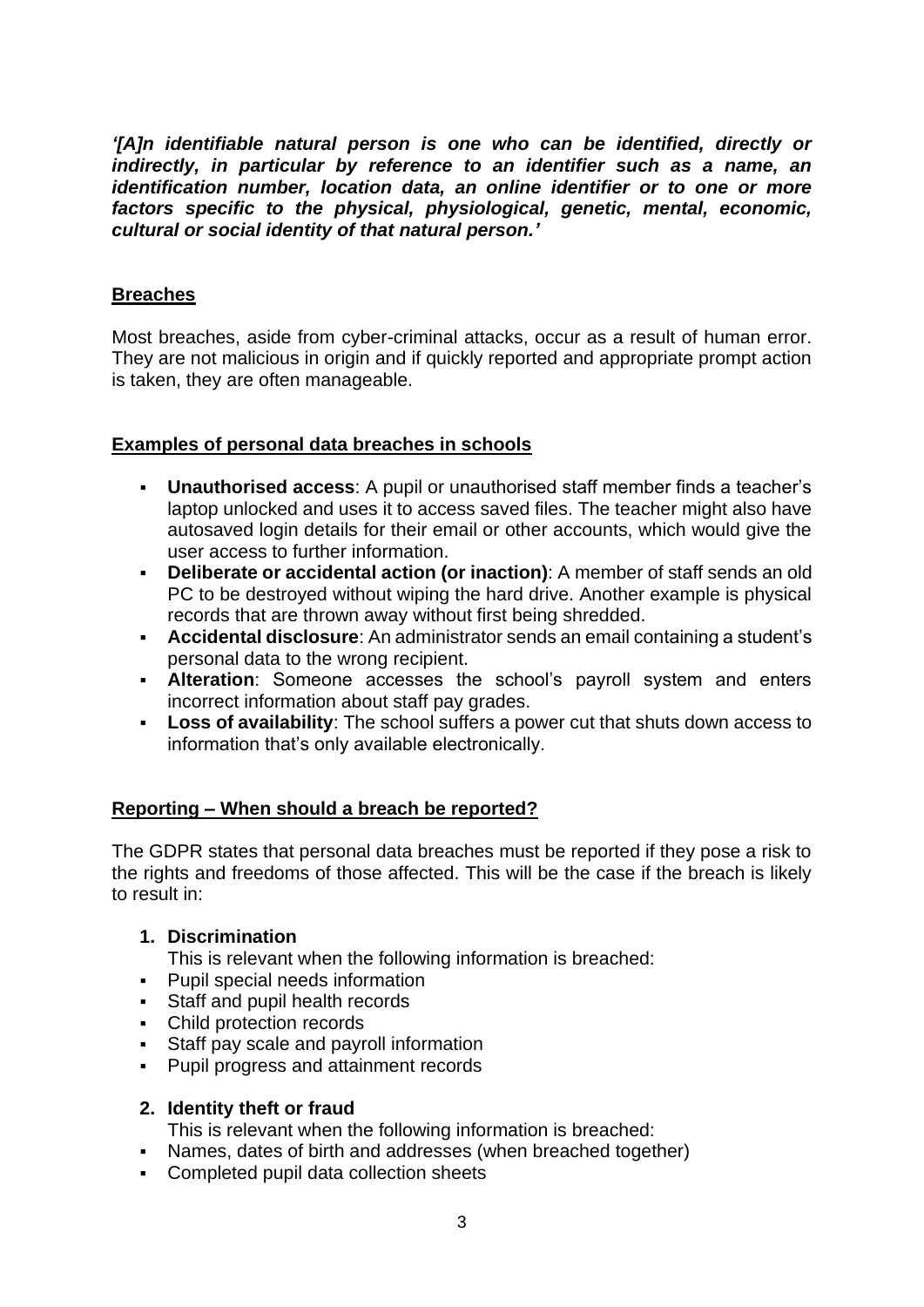# **3. Financial loss**

This is relevant when the following information is breached:

- Banking information from payroll data or recruitment forms
- School parent payment software, billing information or bank accounts

#### **4. Reputational damage**

This is relevant when the following information is breached:

- Staff performance management records
- **Pupil behaviour records**
- Child protection records

#### **5. Loss of confidentiality**

- This is relevant when the following information is breached:
- Staff performance management records
- Child protection records

# **6. Social disadvantage**

This is relevant when the following information is breached:

- Payroll information
- Pupil premium records
- **Information about pupils receiving bursary or other financial support**

# **7. Sensitive information**

Breaches must also be reported whenever **sensitive information** is affected:

- Racial or ethnic origin
- **•** Political opinions, religion or philosophical beliefs
- Trade union membership
- Genetic data
- Health data
- Data concerning sex life
- Criminal convictions and offences or related security measures

# **Breach / Potential Breach - What should you consider?**

In the event of a breach (or a potential breach if you are unsure whether the matter presented constitutes a breach) the 'Data Breach Flowchart' outlines the process that should be followed and should be considered alongside this policy (**see annex 1**).

The 'Data Breach Form' must be completed and updated as the process progresses (**see annex 2**)

#### **What Should You do?**

Being open about the possible breach and explaining what has been lost or potentially accessed is an important element of working with the Information Commissioners Office (ICO) and to mitigate the impact. Covering up a breach is never acceptable and may be a criminal, civil or disciplinary matter.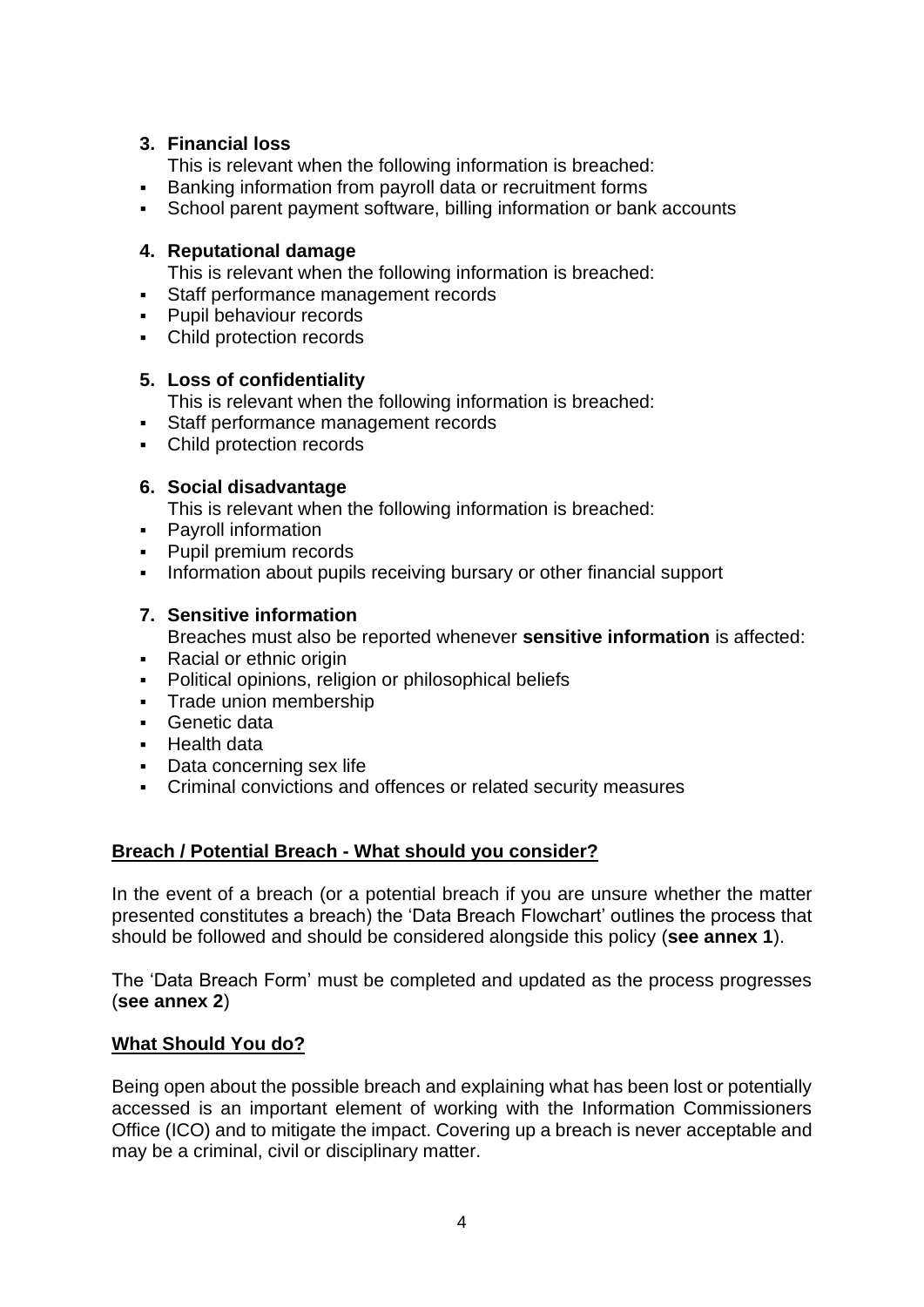Each of the academies within our trust has an appointed lead for data protection. This is usually the School Business Manager and/or GDPR lead. All breaches must be immediately reported to the appointed academy lead and they are responsible for completing the breach notification form and maintaining a breach register. The academy lead will report the breach/possible breach to the Data Protection Officer (DPO) immediately and ensure that the EMAT Governance Officer is copied into any correspondence on this matter. This is essential.

If the personal data breach is likely to result in a risk to the rights and freedoms of the data subjects affected by the personal data breach, notification to those people will be done in a coordinated manner with support from the DPO.

A breach report will be made by the DPO within 72 hours of becoming aware of the breach.

It may be possible to investigate the breach fully within the 72-hour timeframe. Information about further investigations will be shared with the ICO with support from the DPO.

#### **Procedure – Breach notification**

For every breach the academy (with guidance from the DPO) must consider notification to the data subject or subjects. If the breach is likely to be considered high risk they will be notified as soon as possible and will be kept informed of actions and outcomes.

The breach and process will be described in clear and plain language.

If the breach affects a high volume of data subjects and records containing personal data , the most effective notification will be used and discussed with the Data Controller (Trust) with support from the DPO. Advice may also be taken from the ICO about how to manage communications with data subjects.

#### **Evidence Collection**

It may be necessary to collect information about how an information security breach or unauthorised release of data has occurred. This evidence gathering process may be used as an internal process (which can include disciplinary proceedings). This may also be used as a source of information for the ICO, and it could also be used within criminal or civil proceedings.

This process will be conducted by the academy's GDPR lead, the governance officer or the DPO dependent upon the nature of the breach.

Advice may be required from external legal providers and the police may be involved to determine the best way to secure evidence.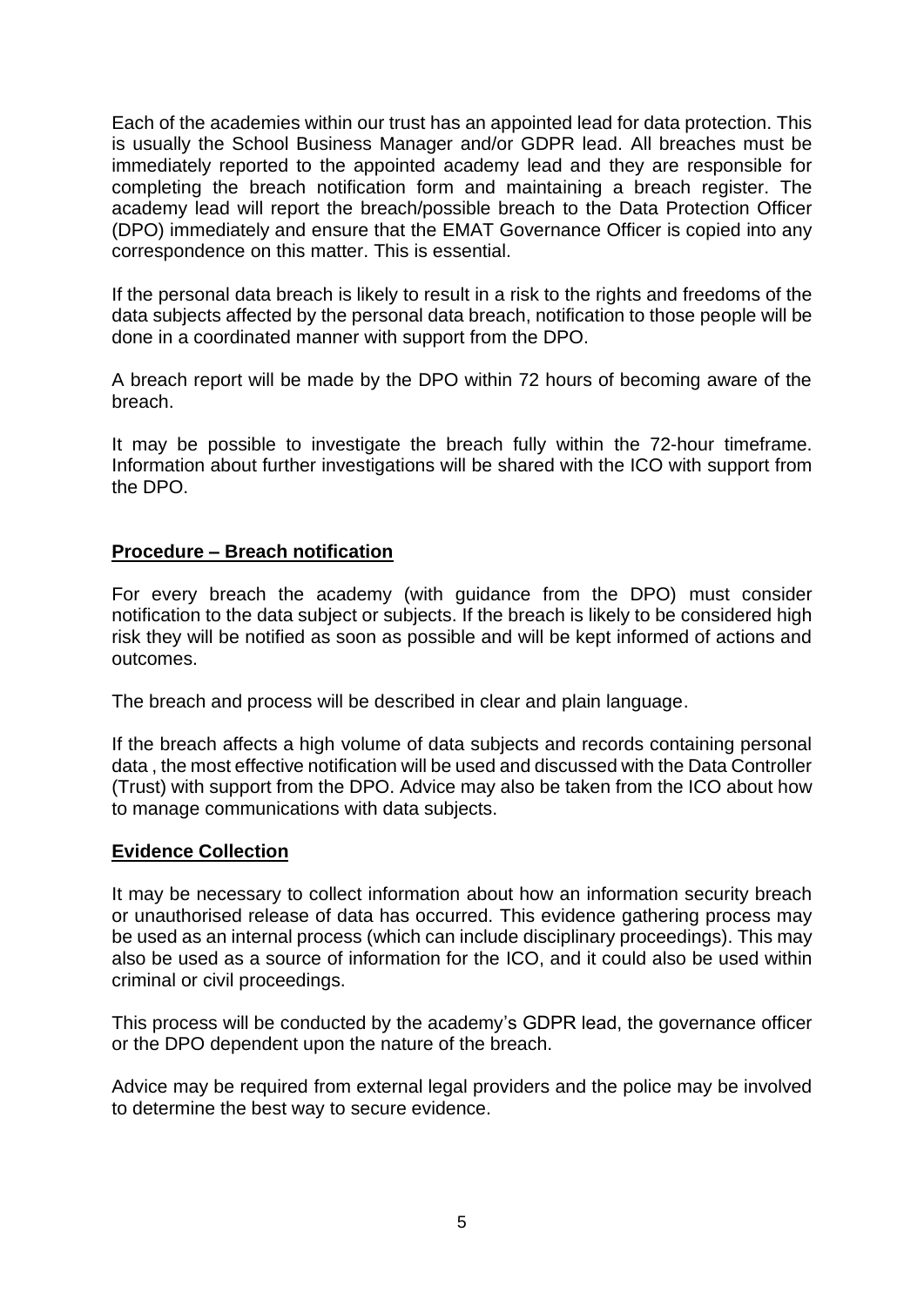A record of what evidence has been gathered, stored, and secured must be available as a separate log (please see example below). Files and hardware must be securely stored and the DPO may advise on this.

Example evidence storage record;

**DPO name: Data Breach Reference: Academy Name / Central Team: GDPR Lead / Academy Lead:** 

| Data Breach Evidence Log |                                |                                                              |                                                |
|--------------------------|--------------------------------|--------------------------------------------------------------|------------------------------------------------|
| Date                     | Evidence<br><b>Description</b> | Secure storage<br>location and date<br>added to name of file | Name of person<br>who gathered the<br>evidence |
|                          |                                |                                                              |                                                |

# **Post Breach Action**

It is important that a post breach action plan is put into place and reviewed.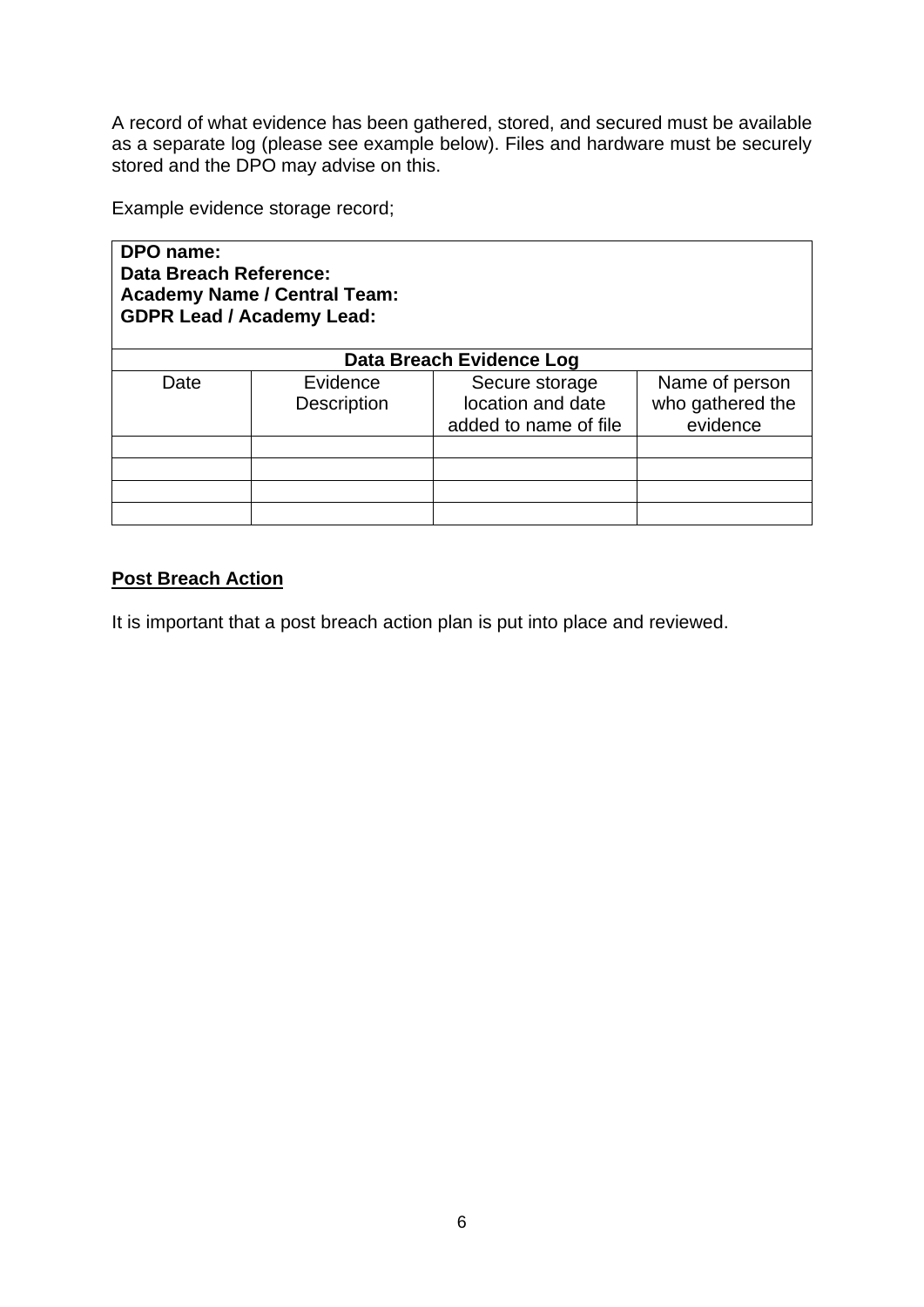

changes